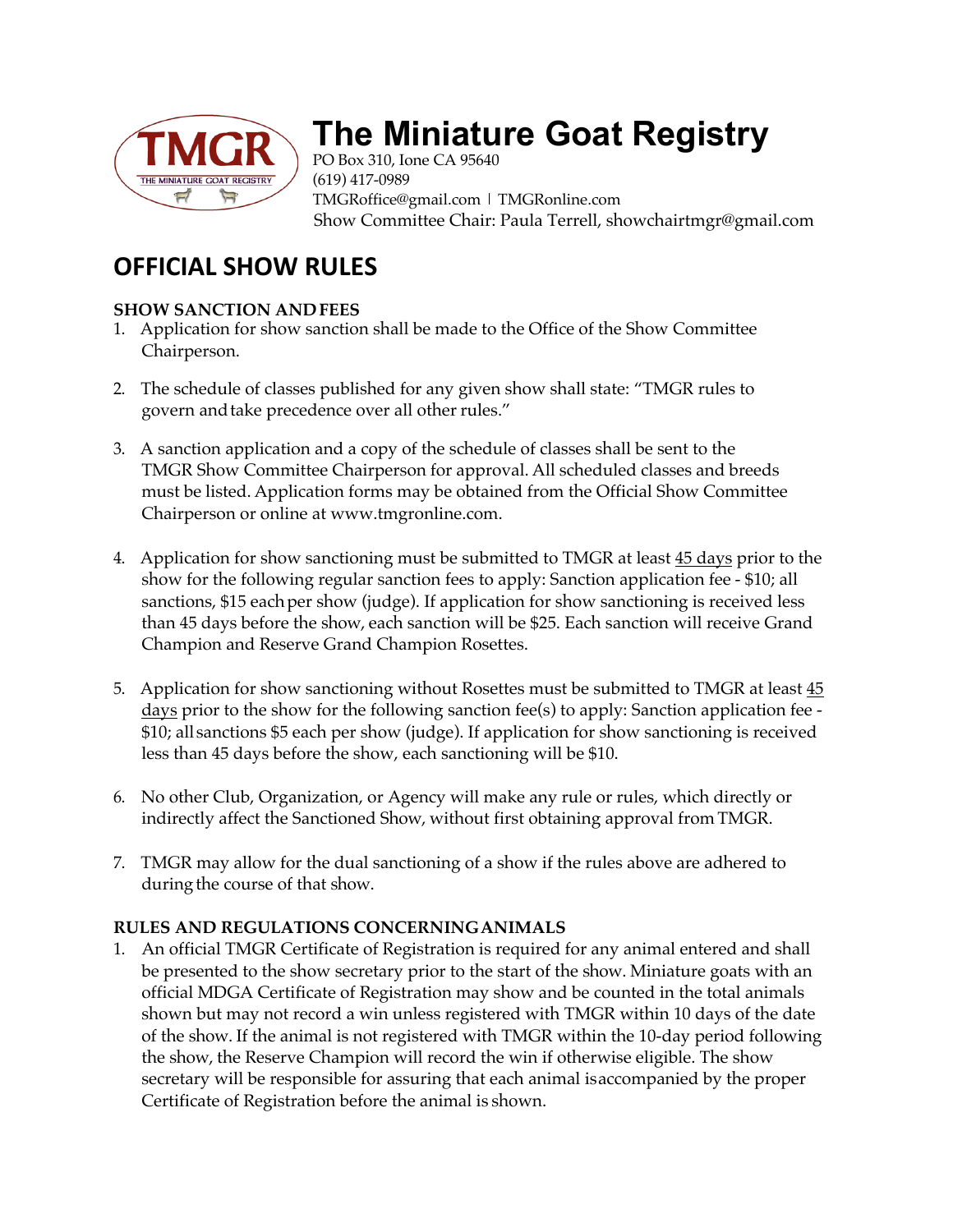- 2. In lieu of original Certificate of Registrations an officially validated faxed or electronic copy of the Certificate of Registration from the Registrar shall be accepted by showofficials.
- 3. Proof of ownership shall be the name on the official Certificate of Registration, unless ownership has changed within 90 days of the show and a transfer of ownership form is presented with the certificate. In that case, ownership shall be the name on the transfer form. Transfer of ownership forms that are dated more than 90 days prior to the show date will not be honored as proof of ownership.
- 4. An animal may be judged in only one age class per show. Proof of birth date shall be the birth date on animal's official Certificate of Registration.
- 5. The base date for computing the age of the animal shall be the day the animal is to be judged, unless otherwise stated by a Fair Board in its rules governing livestock. This date must be stated on the show application and in the rules.
- 6. Health certificates may be required if specified in the schedule of classes and official show rules. When health certificates are not required, the show officials shall see that all animals brought to the show grounds are in apparent good health and free from noticeable disease. Show officials maydeny entry if animal does not appear in good health.
- 7. Any animal disqualified in its class will not be counted in the total number of animals shown for sanction purposes.
- 8. Animals are required to have a legible tattoo and/or microchip as a condition for recording aGrand or Reserve Grand Champion win. (Animals under 6 months of age are exempt from this rule.) Owner will be responsible for providing a microchip reader if animals are chipped.
- 9. There are no minimum or maximum age restrictions.
- 10. Any animal of any age may be measured at any time by the judge at the judge's discretion while in the show ring.

#### **SHOW OFFICIALS'RESPONSIBILITIES**

- 1. The Show Secretary/Chairperson must have a copy of these rules available at all times during the show.
- 2. The Show Secretary/Chairperson is/are responsible for enforcing TMGR show rules. The Sponsoring Organization is responsible for the actions of the entire showcommittee.
- 3. All TMGR sanctioned shows must be judged by a person officially recognized byTMGR.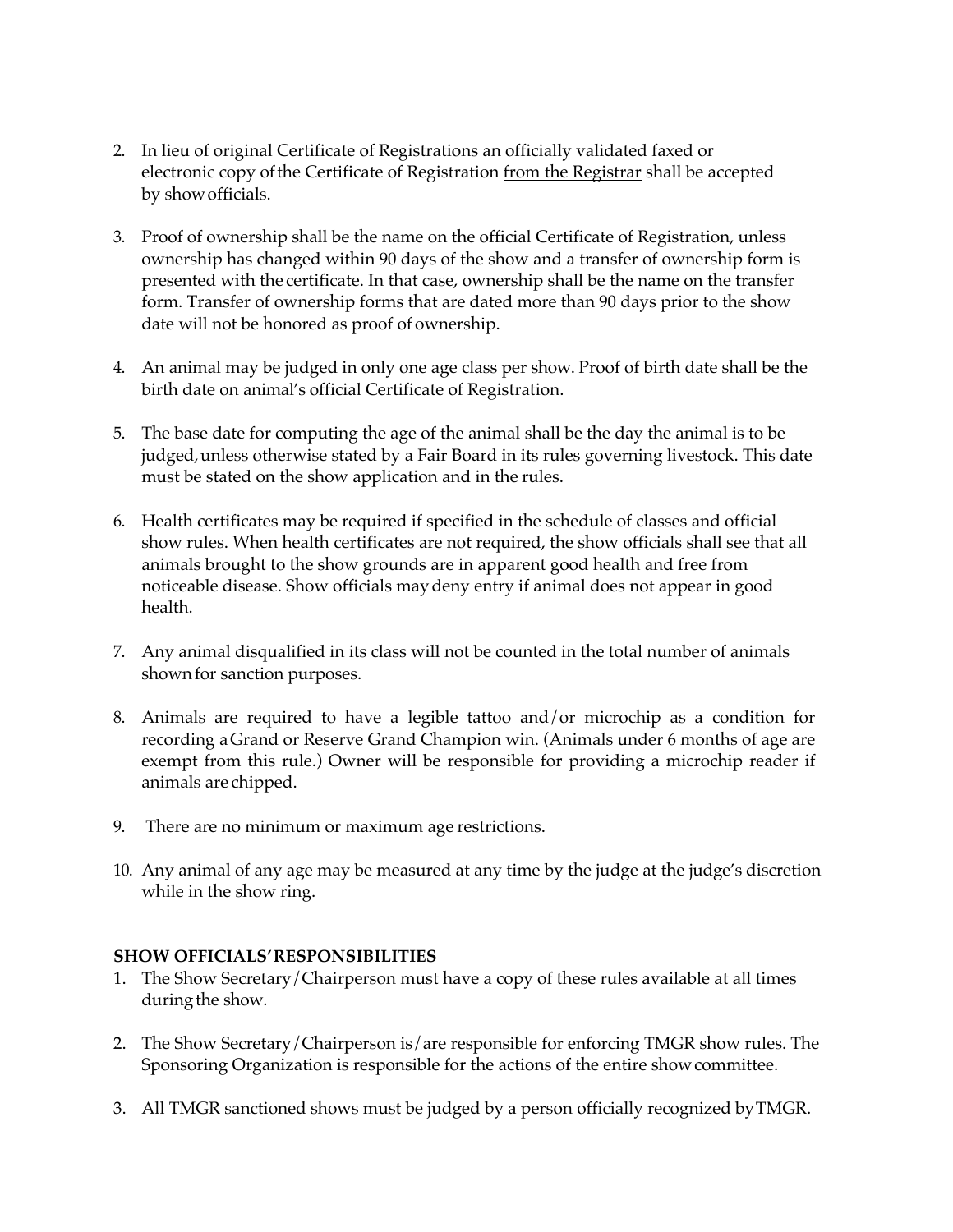- 4. No person shall judge any animal in which she/he has an ownership or part ownership, or whichis owned by a member of his/her immediate family.
- 5. Prior to the beginning of the show, the official Registration Certificate must be shown to the Show Secretary/Chairperson to verify the following information: a) That each animal is entered in thecorrect sanction and age class by verifying birth date. b) That each animal is entered by its full and correct name. c) That the registration number matches those on the entry form. d) To confirm ownership of animal.
- 6. Show Secretary/Chairperson is responsible for filling out all Reports of Awards correctly andmailing reports to the TMGR office within ten (10) days after the show. Failure to do so may result in invalidation of show wins. All required signatures must be present on the ShowReport.

#### **JUDGE'S RESPONSIBILITIES**

- 1. Judge all animals according to the TMGR Score Card and FaultMatrix.
- 2. Judge shall make awards according to the merit of the animal in any class in which there isno competition.
- 3. Judge shall check the date of birth on the Certificate of Registration of all Grand and ReserveGrand Champion animals to verify their having been shown in their correct age class.
- 4. Judge will check and verify that the tattoos or microchips on all animals selected for Grand Champion or Reserve Grand Champion animals match the information shown on the Registration certificates. It is acceptable for the tattoos to be reversed, as long as they are correct in all other ways. On the Report of Awards, the judge shall record the status of tattoos of both the Grand Champion and Reserve Grand Champion. i.e., correct OR reversed and initial the note. In the case of reversed tattoos, the Judge MUST tell the owner that they have 60 days to return the Certificate of Registration to theRegistrar for correction or the win will become invalid.
- 5. Judge will measure the height of the Grand Champion and Reserve Grand champion from the Senior classes and relay this information to the Show Secretary/Chairperson to record on the Report of Awards.

#### **CLASSES**

- 1. All animals will be judged according to the TMGR Score Card and Fault Matrix.
- 2. Entries may not be added to or withdrawn from classes after the judging has started unless the Show Committee has given permission. Entries SHALL NOT be added to or withdrawn from a class once the Judge has placed the class and begun to give reasons.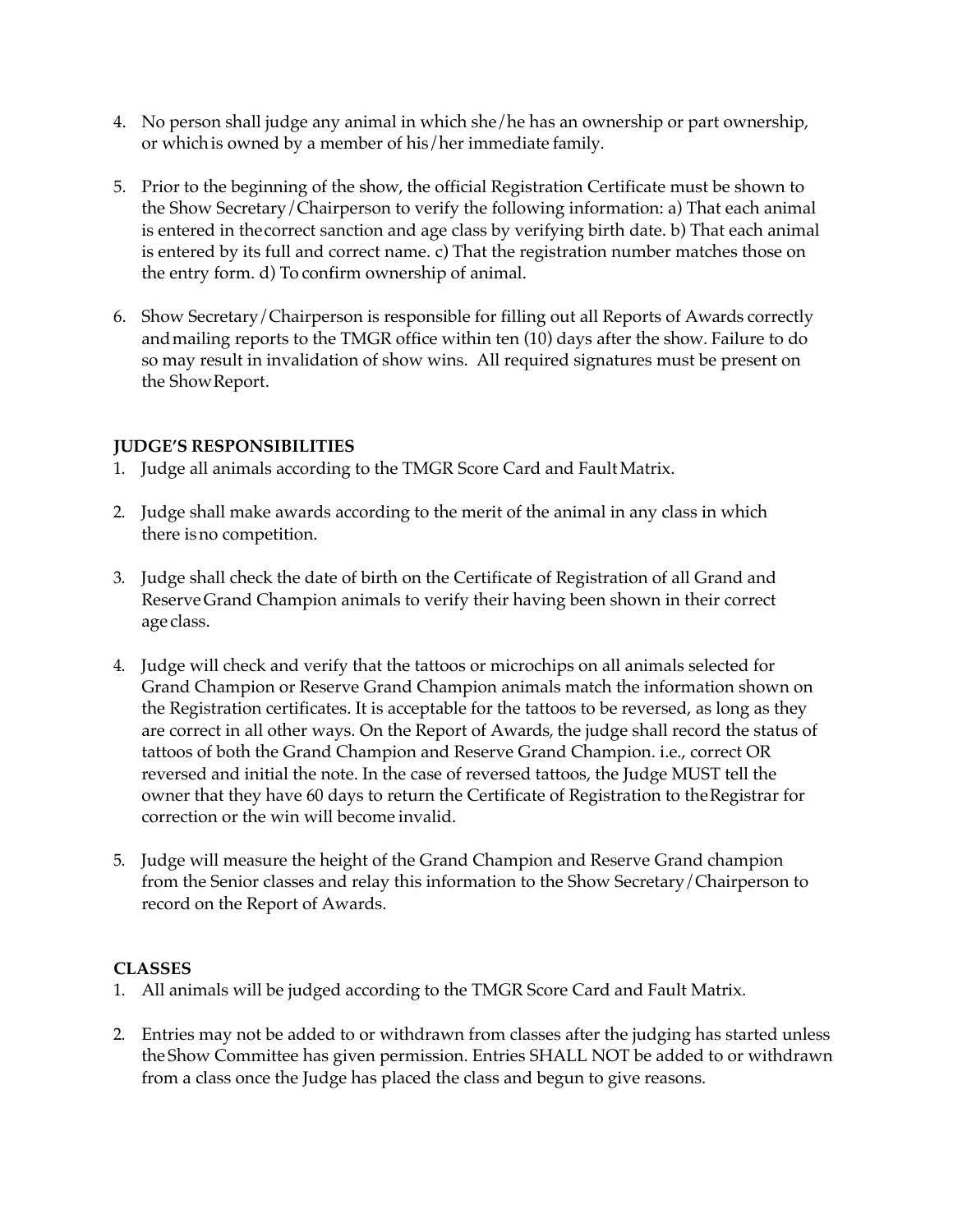- 3. Junior Sanction classes shall include all Bucks under 12 months and Does under 24 months thathave not freshened.
- 4. Senior Sanction classes shall include all Does 12 months of age and over including yearlings,which have freshened one or more times and Bucks that are 12 months of age or older.
- 5. Does that are over 24 months of age and have never freshened do not qualify for competition in TMGR sanctioned shows.
- 6. All Sanctions must have a minimum of two age (2) classes.
- 7. Best Udder (BU) (Optional Class). This class is comprised of Senior Does selected by the Judge from each age class; or open to all Does who participated in the classes. The Show Secretary/Show Chairman and Judge will decide before the classes begin which option they willuse.
- 8. Best In Show (BIS) (Optional Class). This class is comprised of all of the Grand Champion ofBreed animals in the show. When BIS is offered, all Grand Champion animals must compete. Grand Champion Senior Does may be milked out at the request of the judge prior to entering show ring. Winner of the BIS will not receive a leg, with the following exception: If a Senior Grand Champion animal in a sanctioned class where there are less than 6 animals, competes in a BIS class and wins,that animal will be entitled to receive an unrestricted leg. Junior winners will receive a restrictedleg.

#### **SELECTION OF CHAMPIONS**

- 1. Grand Champion shall be selected from the first-place winners of the classes in each sanction.
- 2. Reserve Grand Champion shall be selected from the animal which stood second to the Championin its individual class and the remaining first place winners of the other division classes.
- 3. There must be six (6) animals and two (2) exhibitors in any sanctioned show for the wins of the Grand or Reserve Champions to be consideredofficial.
- 4. Combined shows must have eight (8) animals and two (2) exhibitors for the wins of the Grandor Reserve Champions to be considered official.
- 5. Junior and Senior Does may be combined into a Combined Doe Sanction.
- 6. Junior and Senior Bucks may be combined into a Combined Buck Sanction.
- 7. AOM Sanctions (All Other Mini's) must have a minimum of six (6) animals and two (2) exhibitors for the wins to be considered official.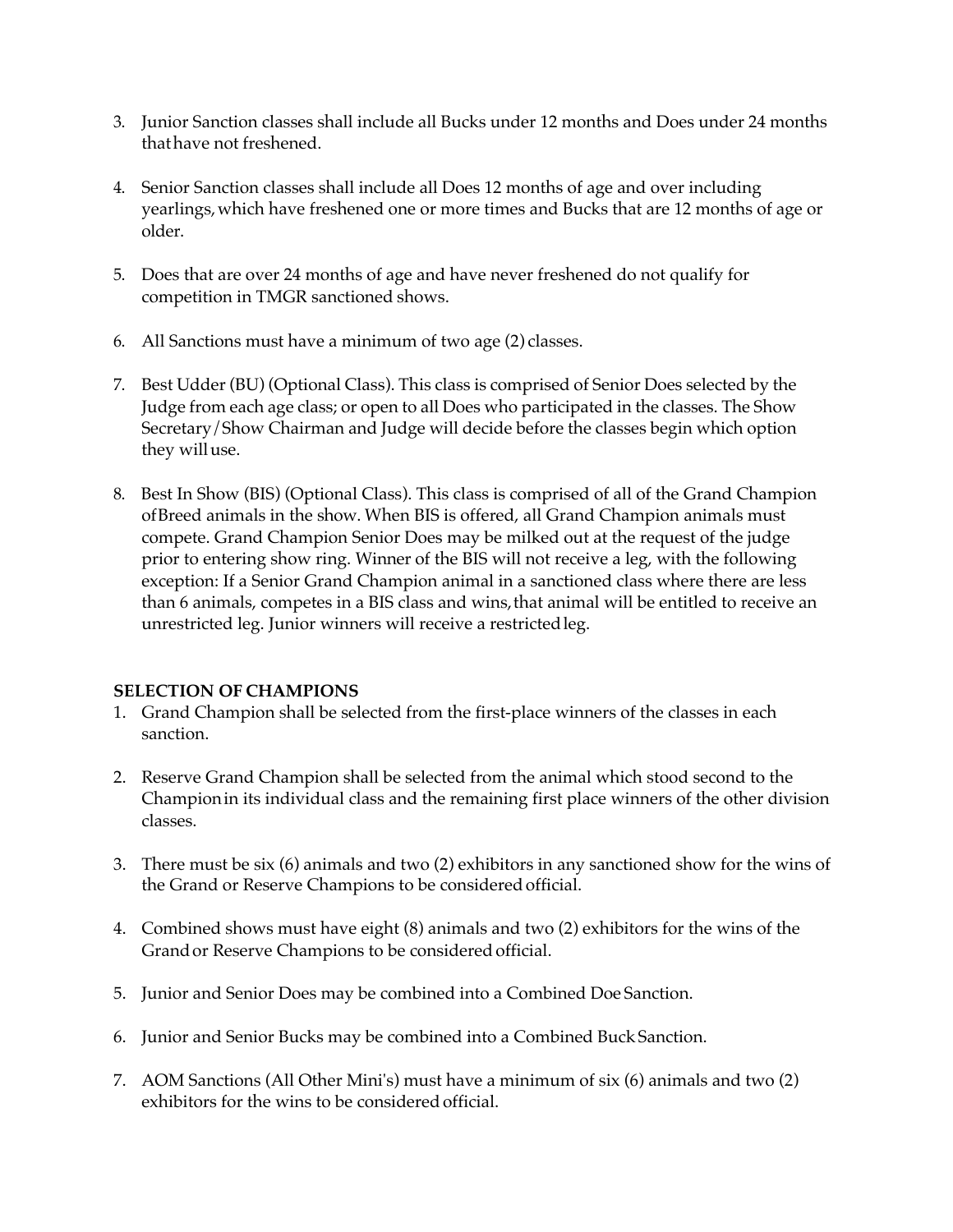- 8. A Grand Champion animal that does not meet the qualifications for the official win shall forfeit that win to the Reserve Grand Champion, providing that animal meets all the criteria.
- 9. Miniature goats that are in the American or Purebred Herdbooks who are selected as a Grand Champion, but measured to be over height, can be counted in the total animals shown, but may not record a win unless the owner submits their Certificate of Registration to TMGR requesting the animal be moved back to the Experimental Herdbook within 10 days of the date of the show. If the animal is not moved to the Experimental Herdbook with TMGR within the 10-day period following the show, the Reserve Champion will record the win if otherwise eligible.

#### **FINISHED GRAND CHAMPIONS**

- 1. A Doe shall have three (3) wins under at least two (2) different Judges to become a Finished Grand Champion (FGCH). A minimum of two (2) wins must be in milk. Only one (1) restricted win will be counted towards FGCH status.
- 2. A Buck shall have three (3) wins under at least two (2) different Judges to become a Finished Grand Champion (FGCH). Only one (1) restricted win will be counted towards FGCH status. The buck must have registered offspring.
- 3. Restricted Wins are Junior Grand Champions OR a default win as a Reserve Champion

#### **PRE-SHOW MILK-OUTS**

- 1. The Show Committee will make the decision whether or not to require a pre-show milkout andthis information must be published along with the show rules in all advertising promoting the show.
- 2. The Show Committee is responsible for enforcing the rules if there is a pre-showmilk-out.

#### **REPORT OF AWARDS**

- 1. The Report of Awards shall be completed in its entirety THEN signed by the following people inthis order:
	- First by the exhibitors owning the Grand Champion and the Reserve GrandChampion.
	- Second by the Show Secretary/Chairman.
	- Finally by the Judge
- 2. All tattoo/microchip information for the Report of Awards shall be taken from the Judge as he/she reads it on the animal. The Judge is the sole authority as to the accuracy or legibility of the animal's identification.